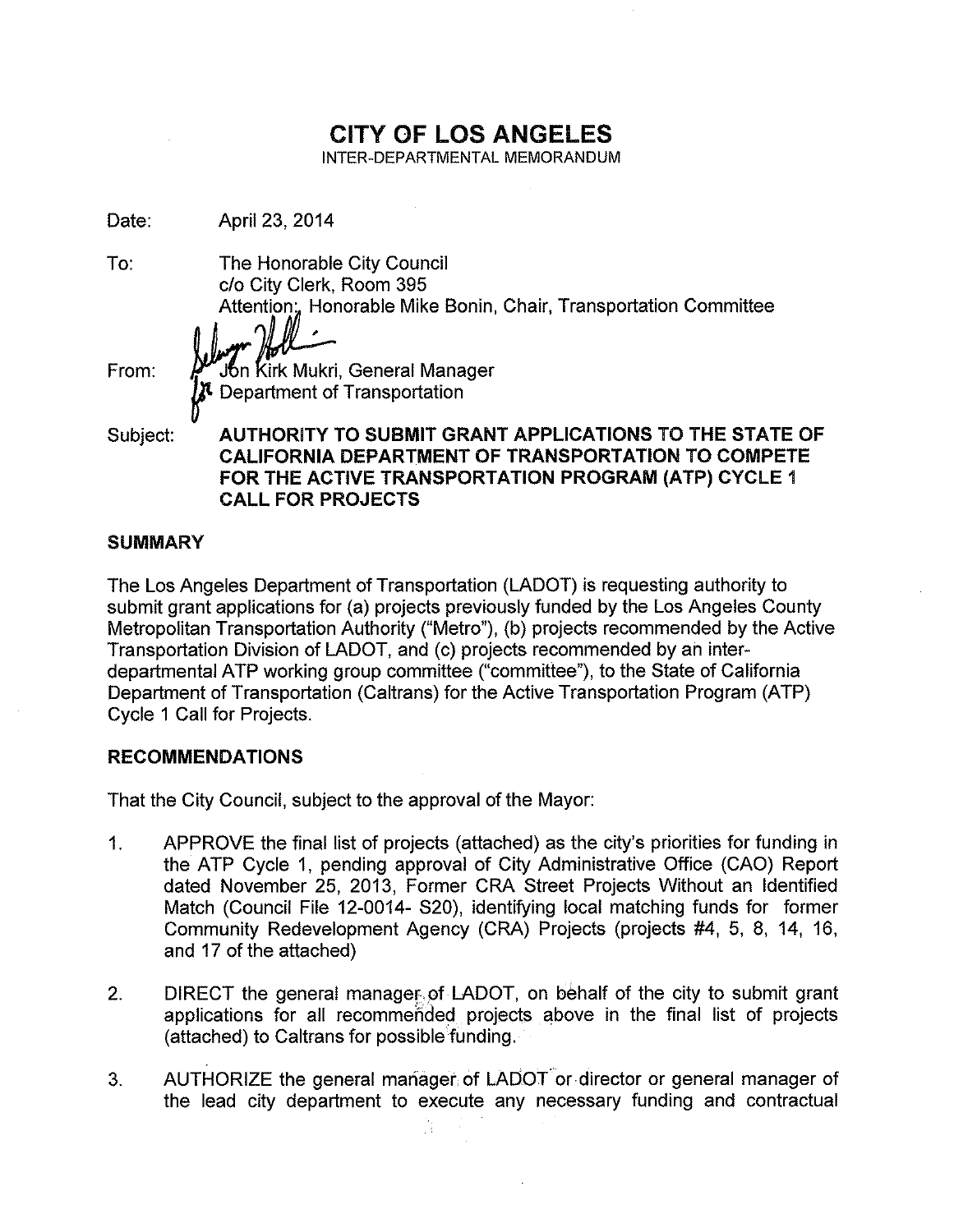documents, subject to the approval of the City Attorney as to form and legality, for grants to the city approved in the APT Cycle 1.

4. DIRECT the general manager of LADOT or general manager or director of the lead city department for each project to submit to LADOT, for inclusion in the Transportation Grant Fund Report, any resource needs (including but not limited to match funding, front funding, staff, and overtime funding) for the implementation of projects funded though the ATP Cycle 1, with a potential total local match commitment of \$12,762,439, as described in the attachment.

## **DISCUSSION**

#### **Opportunity**

An estimated \$360 million in new funding is expected to be available for qualified active transportation projects in the State of California through the Active Transportation Program Cycle 1 Call for Projects. The City of Los Angeles should submit competitive applications to secure the most funding possible.

#### **Deadline**

Caltrans requires applications to be submitted (not postmarked) no later than 3:00 p.m. on Wednesday, May 21,2014. LADOT is seeking approval as soon as possible so that LADOT and other city departments can complete all required submittal materials to Caltrans before the deadline.

#### **Recommended Proiects**

The recommended projects (attachment) are divided into (a) projects that previously had received funding commitments from Metro (further described in the "Brief History" section of this report), (b) SRTS Projects, and (c) non-Safe Routes to School (SRTS) Projects.

The projects that previously received funding commitments from Metro are required to submit new grant applications as discussed later in this report. The previous scores that were given by Metro to these projects are identified in the attachment.

The SRTS projects reflect a data-driven prioritization of schools with the most needs in terms of crash frequency and density of student population within walkable/bike-able distance of the school, which in fact align with the ATP evaluation criteria. The final selection of nine schools for ATP applications also reflects further screening based on the full set of ATP criteria, to ensure that the most competitive school proposals are submitted.

The non-SRTS projects reflect the consensus view of the committee after conducting a technical assessment of candidate projects. The committee considered adopted city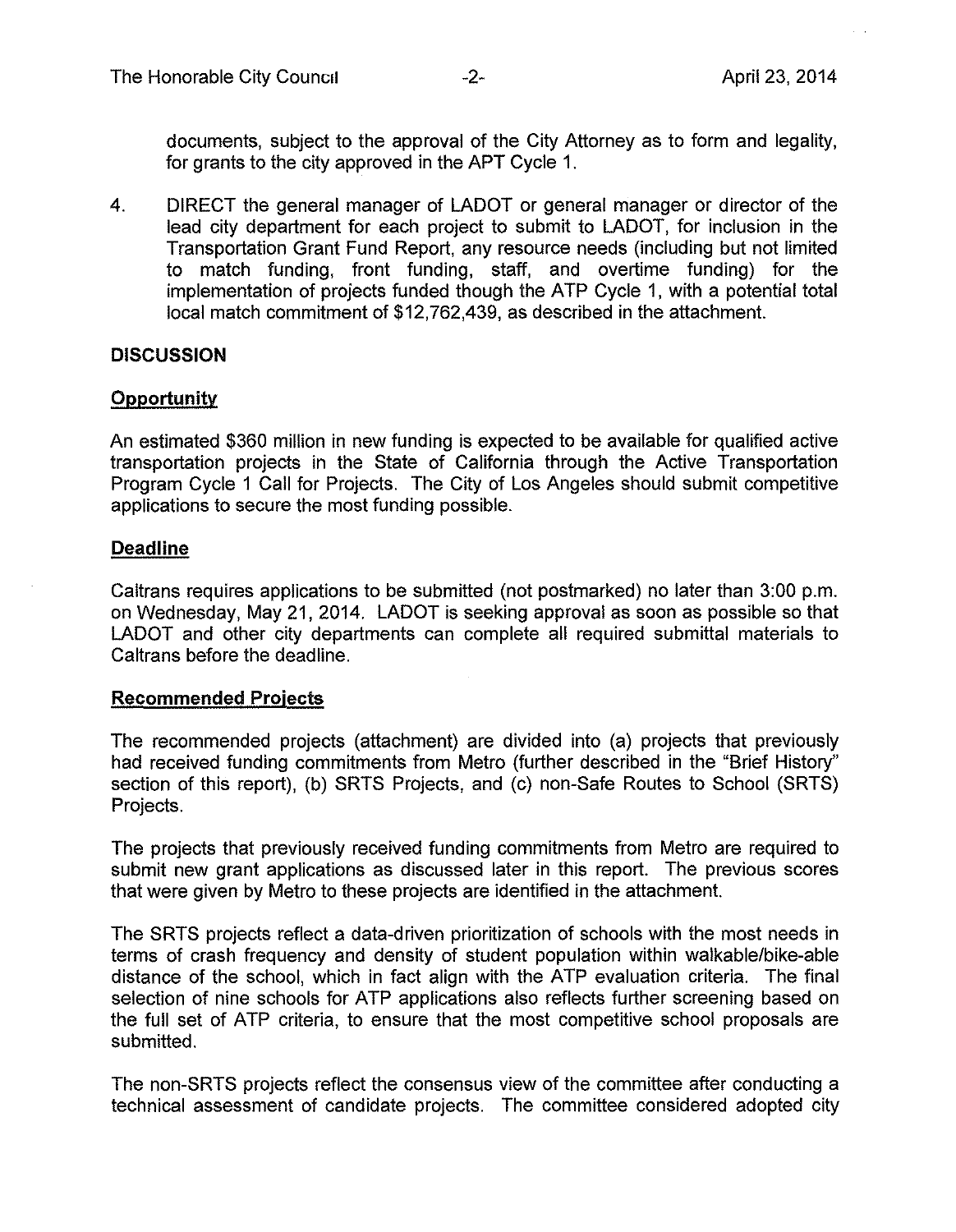policies as well Caltrans' evaluation criteria when scoring and ranking candidate projects. The candidate projects determined to be most consistent with city policies and most competitive under Caltrans' evaluation criteria are recommended for submittal to Caltrans for the ATP Cycle 1 grant opportunity and are identified as the projects above the cut-off line. A more detailed discussion of the evaluation process is below in the "Background" section of this report.

## **Alternatives**

The City Council may modify the recommended project list by motion. This could include adding, deleting, and/or re-prioritizing projects. While re-prioritizing projects may better reflect policy makers priorities, it will also reduce the likelihood that the city will secure maximum funding. Adding projects is not recommended because city staff will have insufficient time to evaluate those projects or to prepare a quality application. The final project list already included the participation of City Council offices. Finally, the City Council could reject the recommended project list, which would provide insufficient time for city staff to develop another list, secure City Council approval, and submit before Caltrans' deadline.

#### Fiscal Impact

There will be no impact to the city's general fund. There is also no immediate impact on special funds, however, future appropriations by the Mayor and City Council will be required to finalize approved grant memoranda of understanding and to deliver the projects (Le. design, project management, construction, and inspection).

For projects awarded grant funding through this process,  $LADOT - in$  conjunction with the CAO and CLA - will identify required matching funds up to \$12,762,439 (if all projects are approved for funding), and recommend appropriate sources of funds from available revenues during the development of each fiscal year budget as well as multiyear schedules for transportation special funds.

Historically, city matching funds for similar grant opportunities have come from the following sources:

- Proposition A Local Return
- Proposition C Local Return
- Measure R Local Return
- Private developer fees
- Community Development Block Grants (CDBG)

In addition, Proposition C funds have been used as front funding because grantors transfer funding on a reimbursement basis only.

The specific future funding needs will not be known until the successful grant announcements have been made.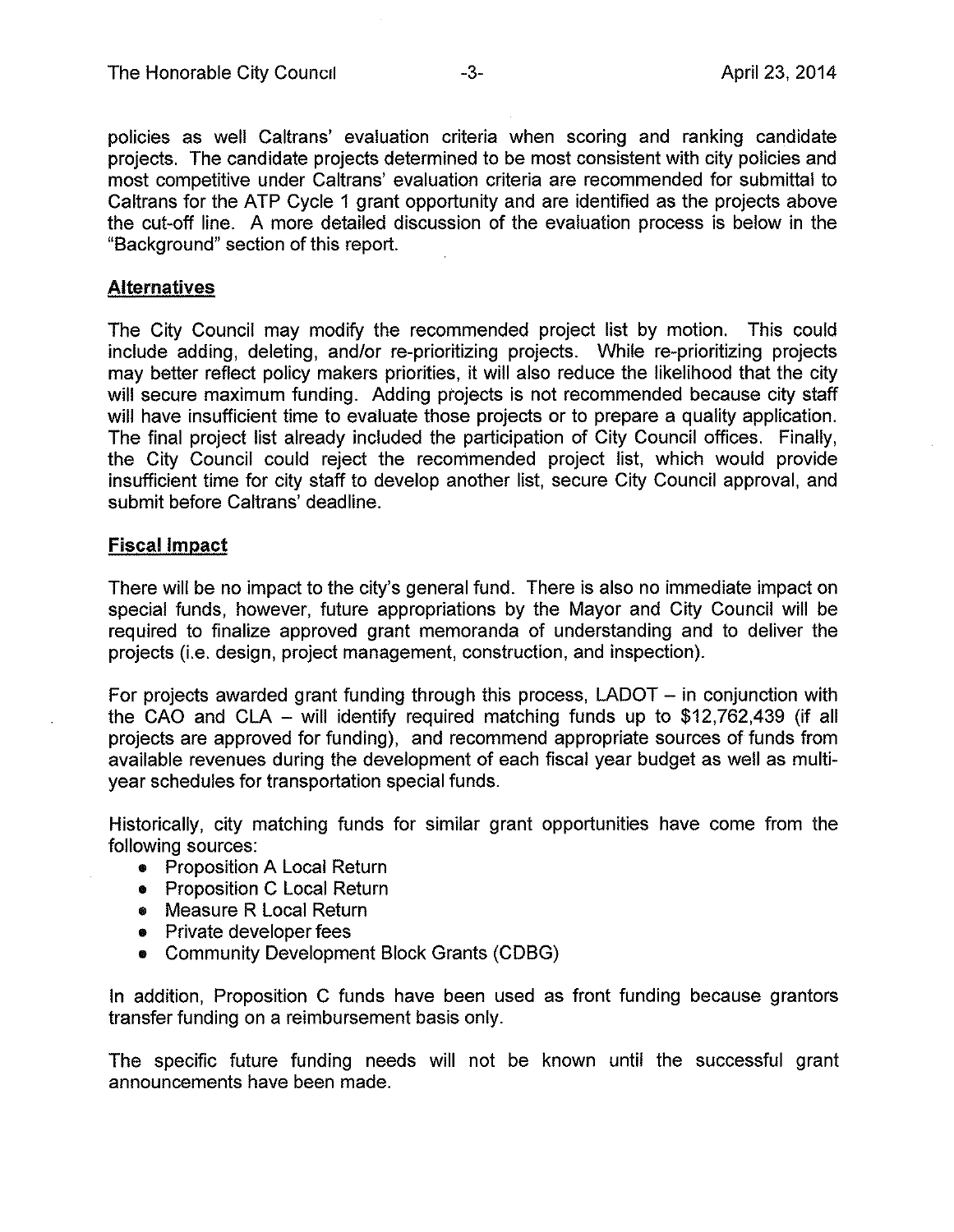# **Background**

## Brief History

On September 26, 2013, Governor Brown signed legislation creating the Active Transportation Program in the State Department of Transportation (Senate Bill 99). SB-99 consolidated existing federal and state transportation programs, including the Transportation Alternative Program (TAP), Bicycle Transportation Account (BTA), and the Safe Routes to School (SRTS), into a single program. This inaugural Call for Projects has accumulated three years of funding for a total of \$360 million available statewide.

Because of the changes brought about by the passage of Moving Ahead for Progress in the 21st Century (MAP-21), Metro has identified an approximate \$90 million shortfall in the Metro Transportation Improvement Program (TIP) Call for Projects. The \$90 million gap includes funding for projects previously programmed in the Bicycle, Pedestrian, and TEA modal categories of Metro's 2013 and prior Calls for Projects. In February 2014, the Metro Board adopted a motion which presents a strategy to maximize the availability of ATP funds to complement Metro-programmed funds for the purpose of maintaining their commitments and now is seeking to fill its \$90 million funding gap by competing in the ATP funding award process. The first section of attached list represents seventeen (17) city projects (including six former CRA projects) totaling \$45 million in grant requests that have been required to re-submit funding applications in the ATP CFP. Due to the time limitation and the burden imposed on the city, Metro has retained grantwriting consultants to assist the city in the preparations of these applications.

# **Schedule**

On March 21, 2014, Caltrans published the final ATP application and its guidelines on their website and started ATP's first funding opportunity process.

# **Available** Revenue/Distribution

The total available revenue (statewide) is estimated at \$360 million. The fund distribution is as follows:

- 1. Fifty percent (\$180 million) for projects competitively awarded by the California Transportation Commission (CTC) on a statewide.basis.
- 2. Ten percent (\$36 million) for projects in small urban and rural areas with populations of 200,000 or less competitively awarded by the CTC.
- 3. Forty percent (\$144 million) to Metropolitan Planning Organizations (MPO) selected though a competitive process by the MPOs.

There will only be one ATP grant application process with applicants required to submit applications to Caltrans by the specified application deadline. Once Caltrans has identified their recommended list of projects for funding, the rankings of the non-funded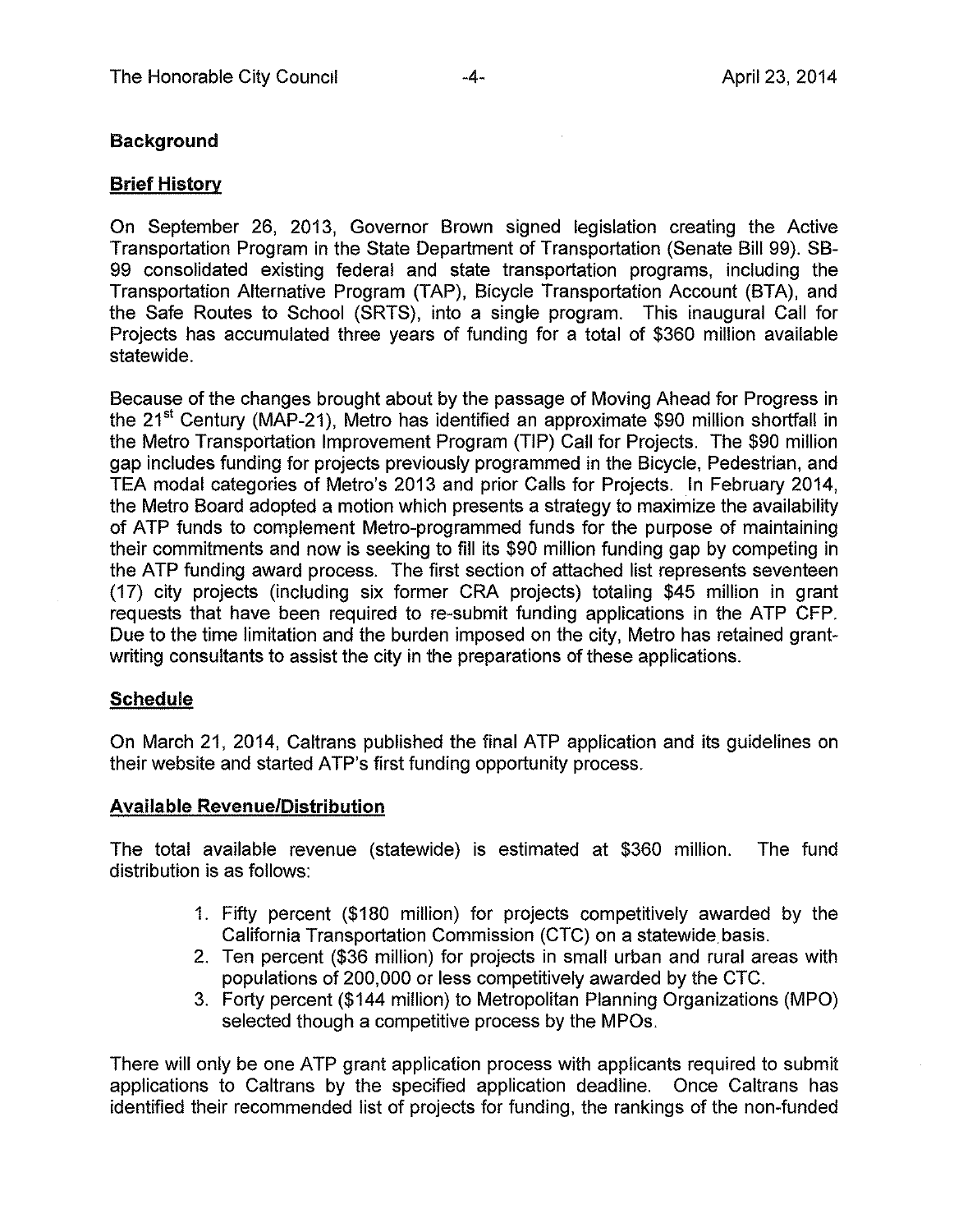projects will be shared with all MPOs across the State. The Southern California Association of Governments (SCAG), this region's MPO, along with Metro, have proposed motions that will allow Metro to assign an additional ten points to the nonfunded list of projects. The MPO's will then make their funding recommendations.

Of the \$180 million available from the 50% apportionment described above, a minimum of \$72 million has been earmarked for SRTS projects.

## Fund Availability

Awarded funds are expected to become available by the end of calendar year 2014, and ATP guidelines stipulate that construction contracts for successful applications must be awarded by no later than December 31,2016.

## Caltrans Evaluation Criteria

Caltrans has established the following criteria and weights as identified below:

- 1. Potential for increase walking and bicycling (30 points)
- 2. Potential for reducing the number and/or rate of pedestrians and bicyclist fatalities and injuries (25 points)
- 3. Public participation and planning (15 points)
- 4. Cost effectiveness (10 points)
- 5. Improved public health (10 points)
- 6. Benefit to disadvantaged communities (10 points)

# City evaluation approach (new non-SRTS projects and SRTS Projects)

On March 13, 2014, LADOT sent out a citywide email sharing this funding opportunity for non-SRTS projects with the offices of the Mayor, CAO, CLA and all Council Offices. This email provided a brief background on this ATP funding opportunity and requested that if there are any new ATP projects that the Mayor's Office and/or Council Offices desire to submit for evaluation, nomination forms would need to be prepared and submitted to LADOT by April 1, 2014. It was advised that the new projects will be compared to the existing 18 projects that the city is re-applying for, and if deemed competitive, the recommendation would be to have applications for projects that made it above the cut-off line be prepared. A list of city's past un-successful pedestrian, bike and enhancement projects was also shared to solicit any interest for re-applying for those projects.

Due to the lack of adequate time to create a Citywide Interdepartmental Task Force Committee as has been the past practice for Metro's CFP, a smaller committee was established with representatives from the Bureau of Engineering (BOE), Bureau of Street Services (BoSS), Department of City Planning (DCP) and LADOT. The representatives that made up the committee have participated in the past Metro Call for Projects and Highway Safety Improvement Program (HSIP) project development and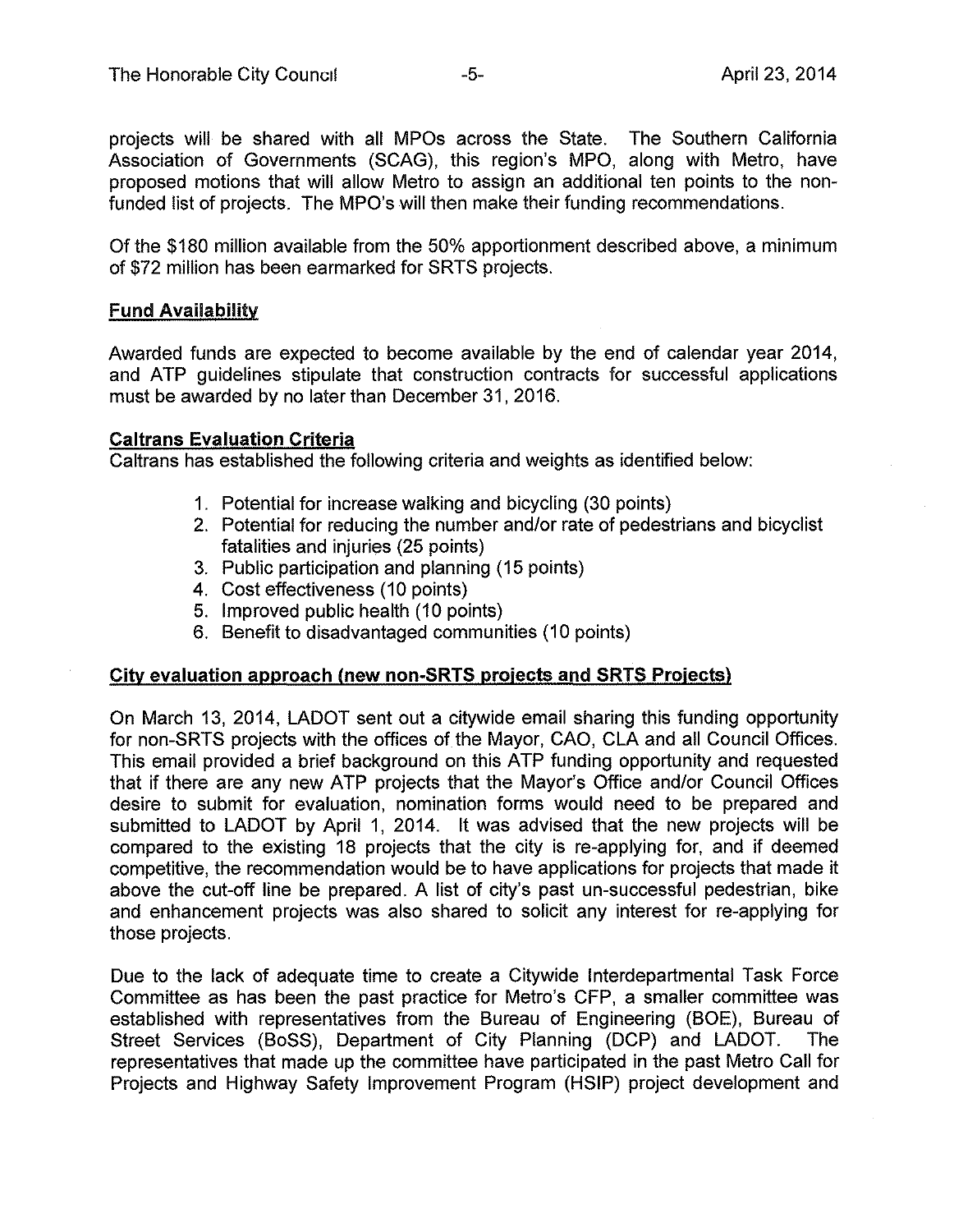The Honorable City Council **-6-** April 23, 2014

selection process, and have extensive experience and expertise in selecting competitive projects for grant solicitation purposes.

The committee met on April 7, 2014 to review and evaluate proposed projects and establish a project ranking. The projects were ranked based upon the city's priorities and Caltrans' stated evaluation criteria in their grant application. These project scores and rankings were compared to the scores given to the 18 projects that are being submitted for funding consideration, and a cut-off line was established to replicate the lowest score of the 18 aforementioned projects.

The SRTS project prioritization for the ATP call for projects is an outcome of the ongoing strategic planning effort initiated by several Council motions (CF 08-1751-S1, 11-033 and 11-1872), and discussed in the recent SRTS Strategic Plan interim status report back to the Council (CF 14-0348). The goal of the SRTS Plan is to create an overall program that ensures thoughtful and coordinated recommendations for transforming the pedestrian and bicycling infrastructure in Los Angeles. The core strategies of the plan are:

- Creating a data driven, comprehensive SRTS Plan
- Increasing communication and building strong partnerships between City agencies, LAUSD, and stakeholders for SRTS projects and programs
- Aligning, dedicating and organizing the City workforce for increased efficiency and effectiveness in developing and implementing SRTS School projects
- Formulating a funding strategy to enhance the City's competitiveness in seeking transportation or non-transportation funds to implement SRTS Plan and related projects.

The school prioritization methodology already comports with these ATP criteria: potential for increased walking and bicycling, potential for reducing the number and/or rate of pedestrians and bicyclist fatalities and injuries, and benefit to disadvantaged communities. To ensure our proposals are most competitive, nine schools were selected by screening the citywide prioritized school list based on the expanded criteria from the ATP guidelines: public participation and planning, and cost effectiveness. We have identified proximate schools with high crash frequency and student density and the potential low-stress neighborhood street network, already called out as bicycle friendly streets by the 2010 Bicycle Plan. By doing so, we would create low-stress streets for the home to school or other neighborhood walk/bike trips, by implementing traffic control devices, speed-reducing traffic calming measures (curb extensions, traffic circles, speed humps), and crosswalk enhancements, as well as innovative bicycle treatments for crossing arterials at jogged intersections.

## **Matching Funds**

Projects must include at least 11.47% in matching funds except for projects predominantly benefiting a disadvantaged community, stand-alone non-infrastructure projects and safe routes to school projects. Projects that Metro has identified to re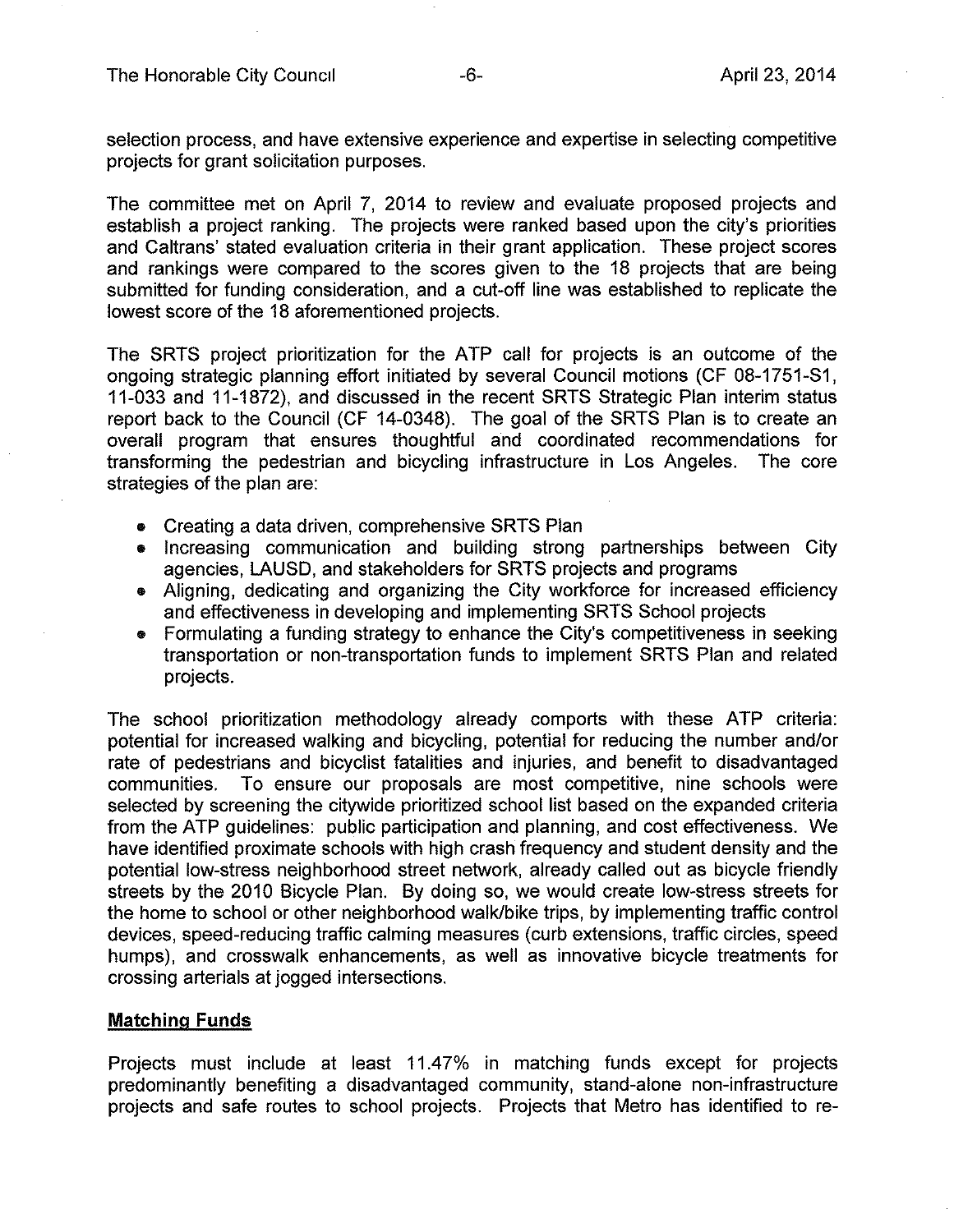submit funding applications as described in the "Brief History" section above will be required to provide the minimum 20% local match.

CR:am

**Attachment** 

c: Borja Leon, Office of the Mayor Nat Gale, Office of the Mayor Deborah Weintraub, Bureau of Engineering Nazario Sauceda, Bureau of Street Services Michael LoGrande, City Planning Department Maria Souza-Rountree, Office of the Chief Legislative Analyst Ida Rubio, Office of the City Administrative Officer Paul Backstrom, Council District 11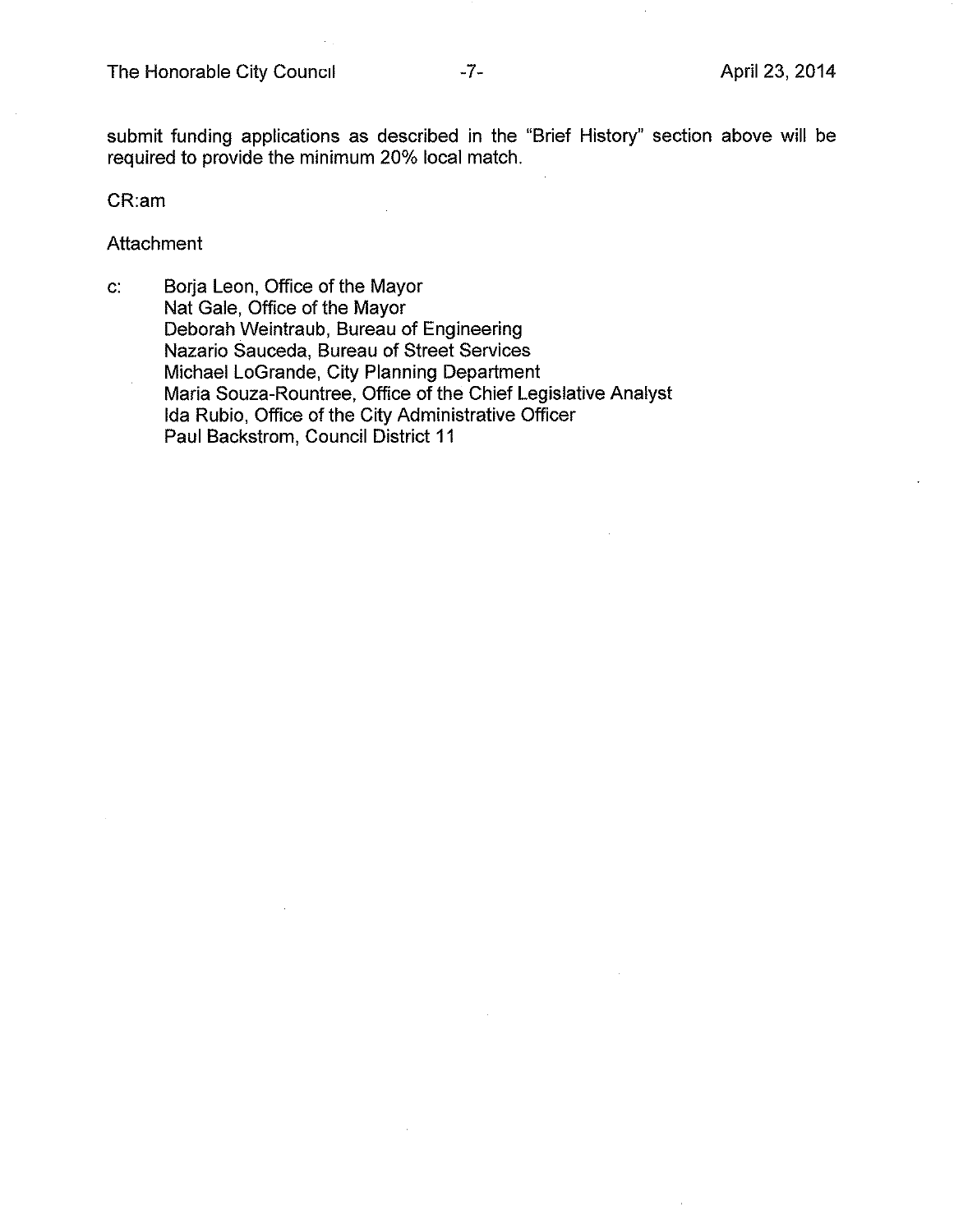# STATE OF CALIFORNIA, DEPARTMENT OF TRANSPORTATION (CALTRANS) ACTIVE TRANSPORTATION PROGRAM (ATP) CYCLE 1 CALL FOR PROJECTS CITY OF LOS ANGELES' FINAL LIST OF PROPOSED PROJECTS

| Proj           |                                                                                                                                           |                                                                                                                                                                                                                | <b>Council</b>  | <b>Lead City</b>  |                  |                      | <b>Grant Request</b> | <b>City's Local</b> |             | <b>City's Local</b> | <b>Metro Score **</b><br>(B) Bikeways; |                                                                                                             |
|----------------|-------------------------------------------------------------------------------------------------------------------------------------------|----------------------------------------------------------------------------------------------------------------------------------------------------------------------------------------------------------------|-----------------|-------------------|------------------|----------------------|----------------------|---------------------|-------------|---------------------|----------------------------------------|-------------------------------------------------------------------------------------------------------------|
|                | No. Project Title                                                                                                                         | <b>Project Description</b>                                                                                                                                                                                     | <b>District</b> | <b>Department</b> | <b>Est. Cost</b> | <b>Grant Request</b> |                      | <b>Match</b>        | Overmatch   | Match %             | (P) Pedestrian                         | <b>Comments</b>                                                                                             |
|                |                                                                                                                                           | Previously funded projects that are required to re-submit funding applications through the Active Transportation Program (ATP)                                                                                 |                 |                   |                  |                      |                      |                     |             |                     |                                        |                                                                                                             |
|                | IMPERIAL HWY BIKE LANES                                                                                                                   | Modification of median island and widening of Imperial Hwy. along 1000' just<br>east of Pershing Dr. to accommodate bike lanes.                                                                                | 11              | DOT               | \$1,882,500      | \$1,506,000          | 80%                  | \$376,500           | -50         | 20%                 | 72 (B) **                              | Score given by Metro in previous CFP                                                                        |
| $\overline{2}$ | 049)                                                                                                                                      | SAN FERNANDO RD BIKE PATH, PHASE 3A (10S- Construction of bike path along San Fernando Rd. from Branford St. to<br>Tuxford St.                                                                                 | 6               | <b>DOT</b>        | \$10,462,500     | \$8,370,000          | 80%                  | \$2,092,500         | \$0         | 20%                 | 82 (B) **                              | Score given by Metro in previous CFP                                                                        |
| -3             | LA RIVER BIKE PATH, PHASE 4, RIVERSIDE -<br><b>FOREST LAWN</b>                                                                            | Construction only of bike path along the LA River from Forest Lawn to                                                                                                                                          |                 | <b>DOT</b>        | \$2,283,172      | \$1,826,538          | 80%                  | \$456,634           | -\$0        | 20%                 | 71 (B) **                              | Score given by Metro in previous CFP                                                                        |
|                |                                                                                                                                           | Riverside/Zoo<br>The Chavez Avenue streetscape/pedestrian improvements initiative in Boyle                                                                                                                     |                 |                   |                  |                      |                      |                     |             |                     |                                        |                                                                                                             |
|                | BOYLE HEIGHTS CHAVEZ AV                                                                                                                   | Heights will enhance use of public transit, provide new pedestrian amenities                                                                                                                                   |                 |                   |                  |                      |                      |                     |             |                     |                                        |                                                                                                             |
|                | STREETSCAPE/PED IMPROV. (FORMER CRA<br>PROJECT)                                                                                           | and safe access to Metro gold line stations on 1st Street by making<br>pedestrian improvements along Cesar Chavez Avenue between Warren<br>Street and Evergreen Street.                                        | 14              | DOT               | \$5,226,889      | \$4,181,511          | 80%                  | \$1,045,378         | \$0         | 20%                 | 94 (P) **                              | Score given by Metro in previous CFP                                                                        |
|                |                                                                                                                                           | Install pedestrian/transit improvements along Central Avenue between                                                                                                                                           |                 |                   |                  |                      |                      |                     |             |                     |                                        |                                                                                                             |
| 5              | CENTRAL AV PED/TRANSIT IMPROVEMENTS,                                                                                                      | Washington Blvd. and Slauson Avenue, at high volume intersections and at                                                                                                                                       | -9              | <b>DOT</b>        | \$2,587,666      | \$2,070,133          | 80%                  | \$517,533           | -\$0        | 20%                 | 78 (P) **                              | Score given by Metro in previous CFP                                                                        |
|                | SLAUSON-WASH. (FORMER CRA PROJECT)                                                                                                        | transit stops, providing wider landscaped sidewalk areas and enhanced<br>pedestrian street crossings.                                                                                                          |                 |                   |                  |                      |                      |                     |             |                     |                                        |                                                                                                             |
|                | <b>BEVERLY BL PED/TRANSIT IMPRVMNTS,</b>                                                                                                  | Installation of streetscape and transportation enhancements along Beverly BI                                                                                                                                   | 1 1 3           | <b>BSS</b>        | \$1,240,000      | \$992,000            | 80%                  | \$248,000           | \$0         | 20%                 | 77 (P) **                              | Score given by Metro in previous CFP                                                                        |
|                | VERMONT-BEAUDRY                                                                                                                           | between Vermont Ave and Beaudry Ave.                                                                                                                                                                           |                 |                   |                  |                      |                      |                     |             |                     |                                        |                                                                                                             |
|                | LA RIVER BIKE PATH, HEADWATERS,                                                                                                           | Construct Class 1 bike/pedestrian path (1.25 miles) at LA River headwaters in<br>West San Fernando Valley from Owensmouth to Mason along South bank of                                                         |                 |                   |                  |                      |                      |                     |             |                     |                                        |                                                                                                             |
|                | OWENSMOUTH-MASON                                                                                                                          | river. Path crosses under 3 bridges: Canoga, Metro Orange Line, and De                                                                                                                                         | z               | <b>DOT</b>        | \$3,518,750      | \$2,815,000          | 80%                  | \$703,750           | \$0         | 20%                 | 77 (B) **                              | Score given by Metro in previous CFP                                                                        |
|                | HOLLYWOOD/WESTERN PED & STREETSCAPE<br>IMPROVEMENTS (FORMER CRA PROJECT)                                                                  | Soto.<br>Proposed project is to improve safety, appearance, and walkability on                                                                                                                                 |                 |                   |                  |                      |                      |                     |             |                     |                                        |                                                                                                             |
|                |                                                                                                                                           | Hollywood Boulevard and Western Avenue, by upgrading street furniture,                                                                                                                                         |                 |                   |                  |                      |                      |                     |             |                     |                                        |                                                                                                             |
|                |                                                                                                                                           | sidewalks, landscaping, and pedestrian amenities. The project area is                                                                                                                                          | 13              | <b>DOT</b>        | \$3,922,932      | \$2,288,346          | 58%                  | \$1,634,586         | \$850,000   | 42%                 | 84 (P) **                              | Score given by Metro in previous CFP;<br>Additional \$850,000 in local macth is<br>being provided by CD 13. |
| 8              |                                                                                                                                           | located in Hollywood within the boundaries of the Community Redevelopment<br>Agency's Hollywood Redevelopment Project Area as well as Council Districts                                                        |                 |                   |                  |                      |                      |                     |             |                     |                                        |                                                                                                             |
|                |                                                                                                                                           | 4 and 13. The project encompasses pedestrian improvements on                                                                                                                                                   |                 |                   |                  |                      |                      |                     |             |                     |                                        |                                                                                                             |
|                |                                                                                                                                           | approximately .75 miles of Hollywood Boulevard from Gower Street to                                                                                                                                            |                 |                   |                  |                      |                      |                     |             |                     |                                        |                                                                                                             |
|                |                                                                                                                                           | Western Avenue as well as approximately 360 foot section of Western<br>Avenue from Hollywood Boulevard to Carlton Way.                                                                                         |                 |                   |                  |                      |                      |                     |             |                     |                                        |                                                                                                             |
|                | <b>EXPO LINE PED IMPROVEMENTS, CRENSHAW-</b>                                                                                              | Installation of pedestrian safety improvements in the vicinity of the new Expo                                                                                                                                 | 8,9             | <b>BSS</b>        | \$2,888,750      | \$2,311,000          | 80%                  | \$577,750           | \$0         | 20%                 | 77 (P) **                              | Score given by Metro in previous CFP                                                                        |
|                | <b>CITY LIMIT</b><br>CESAR CHAVEZ TRANSIT CORRIDOR (110 FWY                                                                               | Line, between La Cienega BI and Crenshaw BI.<br>Installation of streetscape and transportation enhancements along Cesar                                                                                        |                 |                   |                  |                      |                      |                     |             |                     |                                        |                                                                                                             |
| 10             | TO ALAMEDA)                                                                                                                               | Chavez Bl.                                                                                                                                                                                                     | 1,14            | <b>BSS</b>        | \$1,761,250      | \$1,409,000          | 80%                  | \$352,250           | \$0         | 20%                 | 71 (P) **                              | Score given by Metro in previous CFP                                                                        |
|                |                                                                                                                                           | Enhance walkability for pedestrians and transit users by installing curb and                                                                                                                                   |                 |                   |                  |                      |                      |                     |             |                     |                                        |                                                                                                             |
|                | 11 MAIN STREET PEDESTRIAN ENHANCEMENTS                                                                                                    | pedestrian enhancements along Main St. between 2nd St. and 4th St. in<br>Downtown LA.                                                                                                                          | 14              | DOT               | \$1,033,750      | \$827,000            | 80%                  | \$206,750           | \$0         | 20%                 | 61 (P) **                              | Score given by Metro in previous CFP                                                                        |
| 12             | <b>WESTERN AVE EXPO LINE STATION LINKAGE</b>                                                                                              | Installation of streetscape and transportation enhancements along Western                                                                                                                                      | 8               | <b>BSS</b>        | \$857,500        | \$686,000            | 80%                  | \$171,500           | \$0         | 20%                 | 79 (P) **                              | Score given by Metro in previous CFP                                                                        |
|                | PROJECT (SOUTH)                                                                                                                           | Ave between MLK BI to Exposition BI.                                                                                                                                                                           |                 |                   |                  |                      |                      |                     |             |                     |                                        |                                                                                                             |
| 13             | MENLO AVE/MLK VERMONT EXPO STATION                                                                                                        | The project is to improve pedestrian access to the new Expo station on<br>Vermont Avenue by installing sidewalks, landscaping, and lighting along                                                              |                 | DOT               | \$3,302,055      | \$2,641,644          | 80%                  | \$660,411           | \$0         | 20%                 | 89 (P) **                              | Score given by Metro in previous CFP                                                                        |
|                | PEDESTRIAN IMPROVEMENTS                                                                                                                   | Menio Ave. and MLK Jr. Bivd. plus a median on MLK Boulevard.                                                                                                                                                   |                 |                   |                  |                      |                      |                     |             |                     |                                        |                                                                                                             |
|                | EASTSIDE LIGHT RAIL PEDESTRIAN LINKAGES                                                                                                   | Pedestrian improvements to enhance multi-modal access to the Mariachi &<br>Soto Gold Line Stations, focusing on First St. & intersecting corridors of                                                          | 14              | BSS               | \$1,697,338      | \$1,357,870          | 80%                  | \$339,467           | \$1,074,925 | 20%                 | 81 (P) **                              | Score given by Metro in previous CFP;<br>overmatch provided my Metro via                                    |
|                | PHASE II (FORMER CRA PROJECT)                                                                                                             | Boyle, St. Louis, State, and Soto Streets.                                                                                                                                                                     |                 |                   |                  |                      |                      |                     |             |                     |                                        | Measure R funds                                                                                             |
| 15             | SAN FERNANDO RD. BIKE PATH PH. IIIB<br><b>CONSTRUCTION</b>                                                                                | Construction of bike path along San Fernando Rd. from Tuxford St. to<br>Cohasset St.                                                                                                                           |                 | DOT               | \$10,713,750     | \$8,571,000          | 80%                  | \$2,142,750         | \$0         | 20%                 | 77 (B) **                              | Score given by Metro in previous CFP                                                                        |
|                | ARTS DISTRICT/LITTLE TOKYO GOLD LINE                                                                                                      | This Project is focused on establishing and enhancing pedestrian links                                                                                                                                         |                 |                   |                  |                      |                      |                     |             | 20%                 | 75 (P) $*$                             |                                                                                                             |
|                |                                                                                                                                           | between the new Little Tokyo Gold Line Station at 1st & Alameda Streets, and                                                                                                                                   |                 |                   |                  |                      |                      |                     |             |                     |                                        | Score given by Metro in previous CFP;<br>overmatch provided my Metro via                                    |
| 16             | STATION LINKAGES (FORMER CRA PROJECT)                                                                                                     | the regional employment and visitor centers in the Civic Center, located along<br>1st and Temple Streets, and important cultural, commercial, institutional and                                                |                 | <b>DOT</b>        | \$1,269,275      | \$1,015,420          | 80%                  | \$253,855           | \$868,946   |                     |                                        | Measure R funds                                                                                             |
|                |                                                                                                                                           | developing residential uses within the adjacent Little Tokyo neighborhood.                                                                                                                                     |                 |                   |                  |                      |                      |                     |             |                     |                                        |                                                                                                             |
|                | BROADWAY HIST THEATRE (4TH TO 6TH) -                                                                                                      | Enhance pedestrian and transit experience with pedestrian- and info-oriented                                                                                                                                   |                 |                   |                  |                      |                      |                     |             |                     |                                        |                                                                                                             |
| 17             | (FORMER CRA PROJECT)                                                                                                                      | intermodal curb extensions, nonstandard furniture and paving, ped-scale<br>lighting, and wayfinding.                                                                                                           | 14              | <b>BOE</b>        | \$2,823,563      | \$2,258,850          | 80%                  | \$564,713           | \$0         | 20%                 | 73 (P) **                              | Score given by Metro in previous CFP                                                                        |
|                | Previously funded projects that are required to re-submit funding applications through the Active Transportation Program (ATP) Sub-Total: |                                                                                                                                                                                                                | \$57,471.640    | \$45.127,312      |                  | \$12,344.328         | \$2,793,871          |                     |             |                     |                                        |                                                                                                             |
|                | <b>New Safe Routes to School Projects</b>                                                                                                 |                                                                                                                                                                                                                |                 |                   |                  |                      |                      |                     |             |                     |                                        |                                                                                                             |
|                | 18 for Hollywood High School and Selma Avenue                                                                                             | Safe Routes to Schools Infrastructure Improvements Safe Routes to School, pedestrian, and bicycle infrastructure improvements<br>with focus on 2010 Bicycle Plan's Bicycle Friendly Network Streets, including | 13              | DOT               | \$2,500,000      | \$2,500,000          | 100%                 | \$0                 | \$0         | 0%                  |                                        | SRTS does not required local match                                                                          |
|                | <b>Elementary School</b>                                                                                                                  | enhancements of key arterial street crossings.                                                                                                                                                                 |                 |                   |                  |                      |                      |                     |             |                     |                                        |                                                                                                             |
|                |                                                                                                                                           |                                                                                                                                                                                                                |                 |                   |                  |                      |                      |                     |             |                     |                                        |                                                                                                             |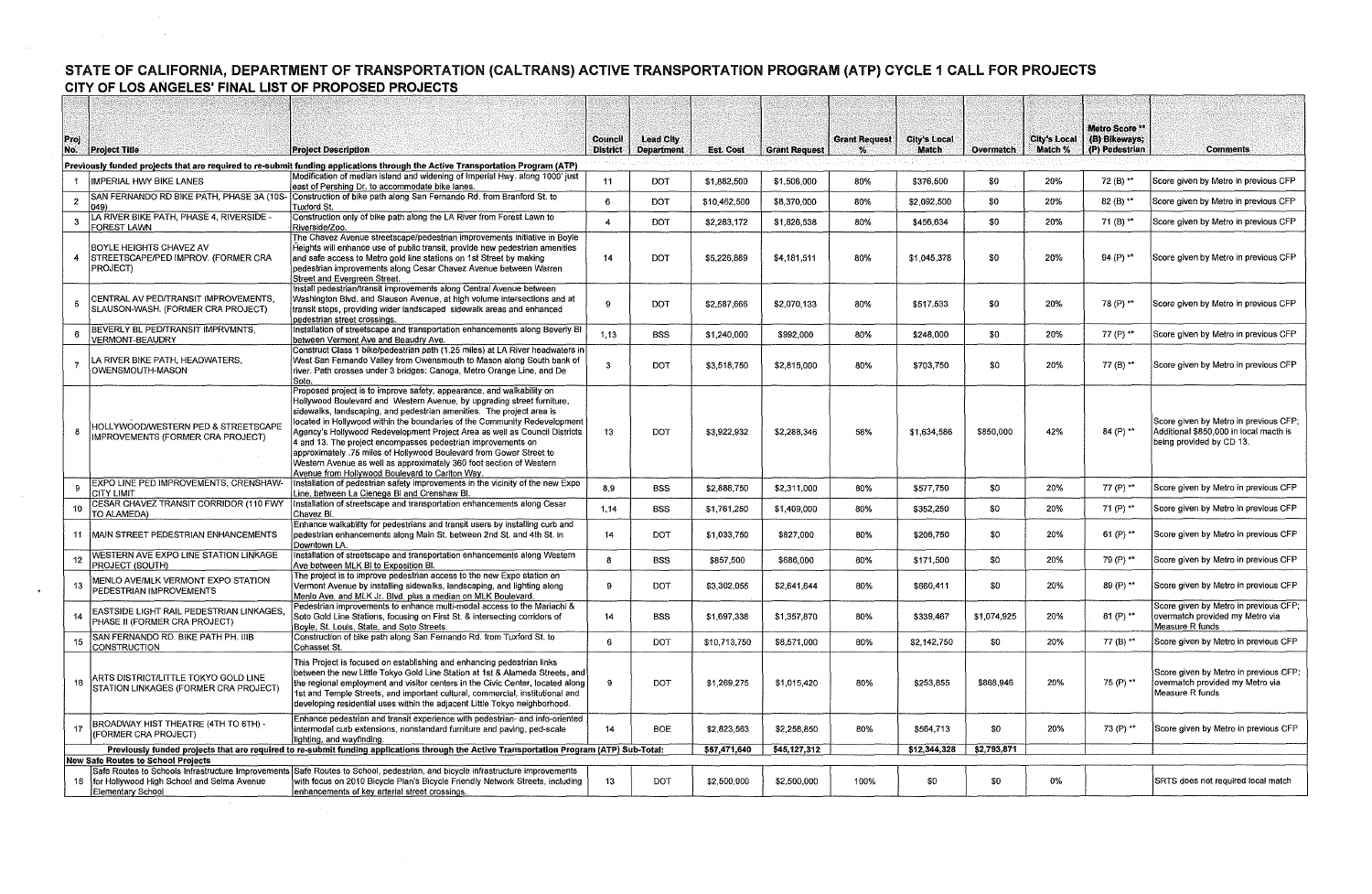# STATE OF CALIFORNIA, DEPARTMENT OF TRANSPORTATION (CALTRANS) ACTIVE TRANSPORTATION PROGRAM (ATP) CYCLE 1 CALL FOR PROJECTS CITY OF LOS ANGELES' FINAL LIST OF PROPOSED PROJECTS

| Proj<br>No. | <b>Project Title</b>                                                                                                                | <b>Project Description</b>                                                                                                                                                                                                                                                                                                                                                                                                                                                                                                                                                                                                                                                                                                                                                                                                                                                                                                                                                                                   | <b>Council</b><br><b>District</b> | <b>Lead City</b><br><b>Department</b> | Est. Cost     | <b>Grant Request</b> | <b>Grant Request</b><br>$\sim$ | <b>City's Local</b><br><b>Match</b> | Overmatch     | <b>City's Local</b><br>Match % | Metro Score <sup>**</sup><br>(B) Bikeways;<br>(P) Pedestrian | <b>Comments</b>                                                 |
|-------------|-------------------------------------------------------------------------------------------------------------------------------------|--------------------------------------------------------------------------------------------------------------------------------------------------------------------------------------------------------------------------------------------------------------------------------------------------------------------------------------------------------------------------------------------------------------------------------------------------------------------------------------------------------------------------------------------------------------------------------------------------------------------------------------------------------------------------------------------------------------------------------------------------------------------------------------------------------------------------------------------------------------------------------------------------------------------------------------------------------------------------------------------------------------|-----------------------------------|---------------------------------------|---------------|----------------------|--------------------------------|-------------------------------------|---------------|--------------------------------|--------------------------------------------------------------|-----------------------------------------------------------------|
|             | 19 for Breed Street Elementary School and Sheridan<br><b>Street Elementary School</b>                                               | Safe Routes to Schools Infrastructure Improvements Safe Routes to School, pedestrian, and bicycle infrastructure improvements<br>with focus on 2010 Bicycle Plan's Bicycle Friendly Network Streets, including<br>enhancements of key arterial street crossings.                                                                                                                                                                                                                                                                                                                                                                                                                                                                                                                                                                                                                                                                                                                                             | 14                                | DOT.                                  | \$2,500,000   | \$2,500,000          | 100%                           | \$0                                 | \$0           | 0%                             |                                                              | SRTS does not required local match                              |
| 20          | Safe Routes to Schools Infrastructure Improvement<br>for Menio Avenue Elementary School and West<br>Vernon Avenue Elementary School | Safe Routes to School, pedestrian, and bicycle infrastructure improvements<br>with focus on 2010 Bicycle Plan's Bicycle Friendly Network Streets, including<br>enhancements of kev arterial street crossings.                                                                                                                                                                                                                                                                                                                                                                                                                                                                                                                                                                                                                                                                                                                                                                                                |                                   | DOT.                                  | \$2,500,000   | \$2,500,000          | 100%                           | \$0                                 | \$0           | 0%                             |                                                              | SRTS does not required local match                              |
| 21          | for 28th Street Elementary School, Quincy Jones<br>Elementary School, Dolores Huerta Elementary<br>School                           | Safe Routes to Schools Infrastructure Improvements Safe Routes to School, pedestrian, and bicycle infrastructure improvements<br>with focus on 2010 Bicycle Plan's Bicycle Friendly Network Streets, including<br>enhancements of key arterial street crossings.                                                                                                                                                                                                                                                                                                                                                                                                                                                                                                                                                                                                                                                                                                                                             |                                   | <b>DOT</b>                            | \$2,500,000   | \$2,500,000          | 100%                           | \$0                                 | \$0           | 0%                             |                                                              | SRTS does not required local match                              |
| 22          | Safe Routes to School Non-Infrastructure 5E's Pilot<br>Programs for Nine Schools                                                    | Safe Routes to School pilot programs for safety education, enforcement,<br>encouragement, enhancement, and evaluation to complement the<br>infrastructure applications for the nine schools: Hollywood HS, Selma<br>Avenue ES, Breed Street ES, Sheridan ES, Menlo Avenue ES, West Vernon<br>Avenue ES, 28th Street ES, Quincy Jones ES, and Dolores Huerta ES,                                                                                                                                                                                                                                                                                                                                                                                                                                                                                                                                                                                                                                              | 9, 13, 14                         | DOT, LAPD,<br>LAUSD                   | \$3,750,000   | \$3,750,000          | 100%                           | - \$0                               | \$0           | 0%                             |                                                              | SRTS does not required local match                              |
| 23          | Safe Routes to School Assessment Plans                                                                                              | Prepare SRTS assessment plans for 50 needs-prioritized schools, including<br>recommendations for infrastructure and non-infrastructure strategies.                                                                                                                                                                                                                                                                                                                                                                                                                                                                                                                                                                                                                                                                                                                                                                                                                                                           |                                   | <b>DOT</b>                            | \$1,500,000   | \$1,500,000          | 100%                           | - \$0                               | \$0           | 0%                             |                                                              | SRTS does not required local match                              |
|             | New non-Safe Routes to School Projects submitted for consideration                                                                  | New Safe Routes to School Projects (Sub-Total):                                                                                                                                                                                                                                                                                                                                                                                                                                                                                                                                                                                                                                                                                                                                                                                                                                                                                                                                                              |                                   |                                       | \$15,250,000  | \$15,250,000         |                                |                                     |               |                                |                                                              |                                                                 |
|             | 24 6th St. Viaduct Improvements                                                                                                     | Through an international design competition for the bridge, the winning design<br>(see HNTB renderings) is known to include \$25 million of active transportation<br>amenities which are beyond the scope of the existing \$401 million of funded<br>Highway Bridge Program bridge project (see High Cost HBP Agreement). The<br>city is seeking ATP funds to augment the bridge project and help implement<br>the full scope of the plan. Specific amenities that would be implemented with<br>the ATP funding include bike and pedestrian ramps from the bridge deck to<br>the area below, bike and pedestrian walkways connecting the ramps to the<br>surrounding streets, and improved lighting.                                                                                                                                                                                                                                                                                                         | 14                                | <b>BOE</b>                            | \$435,000,000 | \$15,000,000         | 3%                             | \$0                                 | \$420,000,000 | 0%                             | 74                                                           | Overmatch coming from BOE Bridge<br>Program                     |
| 25          | LANI - Santa Monica Blvd./Virgil Village<br>Improvement Project                                                                     | This project will transform Virgil Ave. between Santa Monica Blyd. and<br>Metrose Ave., and Santa Monica between Hoover and the 101 Fwy into a<br>multi-modal, mixed-use thoroughfare by implementing complete street<br>strategies designed to improve the transit experience, safety and access for<br>pedestrians, transit users and cyclists.                                                                                                                                                                                                                                                                                                                                                                                                                                                                                                                                                                                                                                                            | 13                                | DOT                                   | \$2 145,260   | \$1,899,199          | 89%                            | \$246,061                           | \$0           | 11%                            | 70                                                           |                                                                 |
|             | 26 Castelar Elementary School                                                                                                       | Location - Yale Street in front of the school in Chinatown from College Street<br>to Alpine Street; at the intersection of Alpine Street and Cleveland Street; and<br>at L-intersection of Yale and Ord Streets. Infrastructure improvements<br>include; new landscaped median with speed table at stop-sign controlled mid-<br>block crosswalk with zebra striping, and curb extensions sidewalk<br>improvements, pedestrian, ADA, and bicyclist safety improvements,<br>enhanced crosswalks, curb ramps, pedestrian lighting, and pedestrian-<br>activated hybrid beacon; bicycle parking and fix-it station amenities<br>Noninfrastructure element will develop an education, training and volunteer<br>coordination program to implement a "Walking School Bus" program and<br>improved drop-off and pick-up zone operations that currently threaten<br>students in their walk to and from school. Provide traffic cones, flags and<br>volunteer vests and other equipment to operate the drop-off area. |                                   | <b>BSS</b>                            | \$986,203     | \$985,203            | 100%                           | \$0                                 | \$0           | 0%                             | 68                                                           | Project in dis-advantaged community;<br>no local match required |
|             | 27   Expo/Bundy Station Connectivity Enhancements                                                                                   | Bike lanes, bulb outs, enhanced crosswalks, new trees, new concrete<br>sidewalks and roundabouts.                                                                                                                                                                                                                                                                                                                                                                                                                                                                                                                                                                                                                                                                                                                                                                                                                                                                                                            | 11                                | <b>BSS</b>                            | \$1,500,000   | \$1,327,950          | 89%                            | \$172,050                           | \$0           | 11%                            | 66                                                           |                                                                 |
|             |                                                                                                                                     | <------------ Cut-Off line ------->                                                                                                                                                                                                                                                                                                                                                                                                                                                                                                                                                                                                                                                                                                                                                                                                                                                                                                                                                                          |                                   |                                       | \$439,631,463 | \$19,212,352         |                                | \$418,111                           | \$420,000,000 |                                |                                                              |                                                                 |